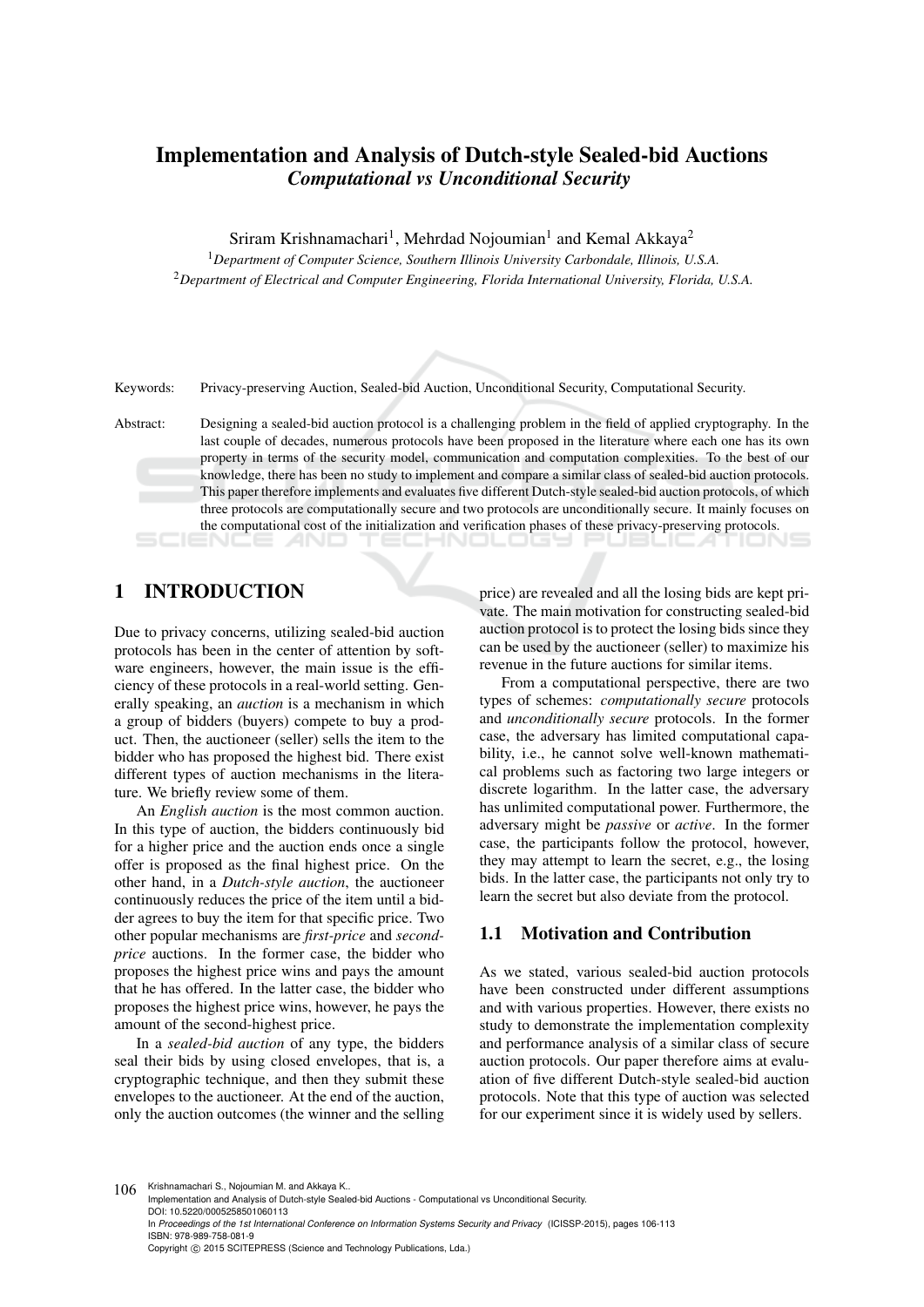Our major goal is to compare the selected protocols in terms of the computational complexity, i.e., initialization and verification times. We demonstrate how these measurement parameters vary once the assumption, security or adversarial model change. To perform a reasonable and fair comparison, the schemes are chosen from the same class of secure auction protocols. Furthermore, to have comparison across different settings, three computationally secure protocols (Sakurai and Miyazaki, 1999; Sako, 2000; Suzuki et al., 2000) and two unconditionally secure constructions (Nojoumian and Stinson, 2010; Nojoumian, 2012) are selected. Among these candidates, (Sakurai and Miyazaki, 1999) uses an undeniable signature scheme, (Sako, 2000) applies a public key encryption scheme, (Suzuki et al., 2000) employs a collision intractable hash function, and (Nojoumian and Stinson, 2010) utilizes a multicomponent commitment scheme. Note that if multiple protocols have been proposed in a paper, the most efficient method has been chosen for our evaluation.

Each candidate is evaluated with various price ranges, modulus sizes, and number of bidders and auctioneers. The evaluation shows that the initialization and verification times of unconditionally secure protocols are significantly larger than that of the computationally secure schemes. The analysis demonstrates how our measurement parameters vary across protocols when we modify the price range, the modulus size, and the number of bidders and auctioneers.

## 2 LITERATURE REVIEW

(K.Franklin and K.Reiter, 2006) proposes the first sealed-bid auction protocol. This paper utilizes *verifiable secret sharing* and *verifiable signature sharing* schemes in a distributed setting to construct a computationally secure protocol. In the opening phase, all the bids are opened to determine the winner, i.e., the bids are only kept private while the auction is running.

(Sakurai and Miyazaki, 1999) provides a computationally secure Dutch-style sealed-bid auction protocol by using an *undeniable signature scheme*. Later, (Sako, 2000) proposes a much faster Dutch-style sealed-bid auction protocol by using a *public-key encryption scheme*. This protocol is computationally secure and it does not require the existence of the bidders during the opening phase. The next computationally secure protocol for Dutch-style sealed-bid auctions is proposed in (Suzuki et al., 2000). This construction utilizes a *hash chain scheme*.

On the other hand, (Nojoumian and Stinson, 2010) and (Nojoumian, 2012) provide three unconditionally

secure Dutch-style sealed-bid auction protocols<sup>1</sup>. The authors utilize a *multicomponent commitment scheme* where multiple committers and verifiers are involved in the scheme. These protocols are executed only by the bidders without the existence of any auctioneers.

There exist other types of first-price secure auction protocols. Brandt (Brandt, 2006) presents a computationally secure first-price auction protocol where the bidders use *zero knowledge proofs* to verify the auction outcomes. This protocol preserves privacy as long as one bidder is honest. (Michael Harkavy, 1998) also proposes a computationally secure firstprice auction protocol that requires multiple auction servers in a distributed setting. This construction is later improved in (Kun Peng and Viswanathan, 2002) for its shortcomings in terms of the verifiability. The improved version uses a commonly accessible bulletin board such that all the parties can verify the auction outcomes. (Zheng et al., 2007) provides a secure auction protocol based on *public key cryptography* and *one-way collision-free hash functions*. (Kun Peng and Dawson, 2005) constructs a protocol that prevents attacks to the existing secret sharing-based protocols by using a *homomorphic secret sharing* scheme.

For other kinds of auctions, we can refer to the following schemes: (Kikuchi, 2002) proposes a verifiable  $(M + 1)^{st}$ *-price auction* protocol using verifiable secret sharing; (David C. Parkes and Thorpe, 2009) provides a cryptographic *combinatorial clock-proxy auction* protocol. In this scheme, the bidders bid in two phases for a bundle of items such that no one can decrypt any values until all bids are submitted; (Helger Lipmaa and Niemi, 2002) presents a protocol for a sealed-bid *Vickery auction* that is computationally secure. They use a homomorphic auction scheme which requires the seller to participate in the auction along with the auctioneer; finally, (Suzuki and Yokoo, 2002) provides a computationally secure *combinatorial auction* protocol in which multiple items with interdependent values are sold simultaneously. In this scheme, the bidders can bid on any combination of the items.

### 3 SEALED-BID AUCTIONS

In an open auction, the bids are not kept private. As a result, auctioneers or a group of bidders may collude or use the past losing bids to maximize the auction revenue. Consider the following example as an open auction for a land. The auctioneer sets the starting price of the land as \$35,000. Assume that the

<sup>1</sup>For other type of unconditionally secure auction protocols, see (Nojoumian and Stinson, 2014).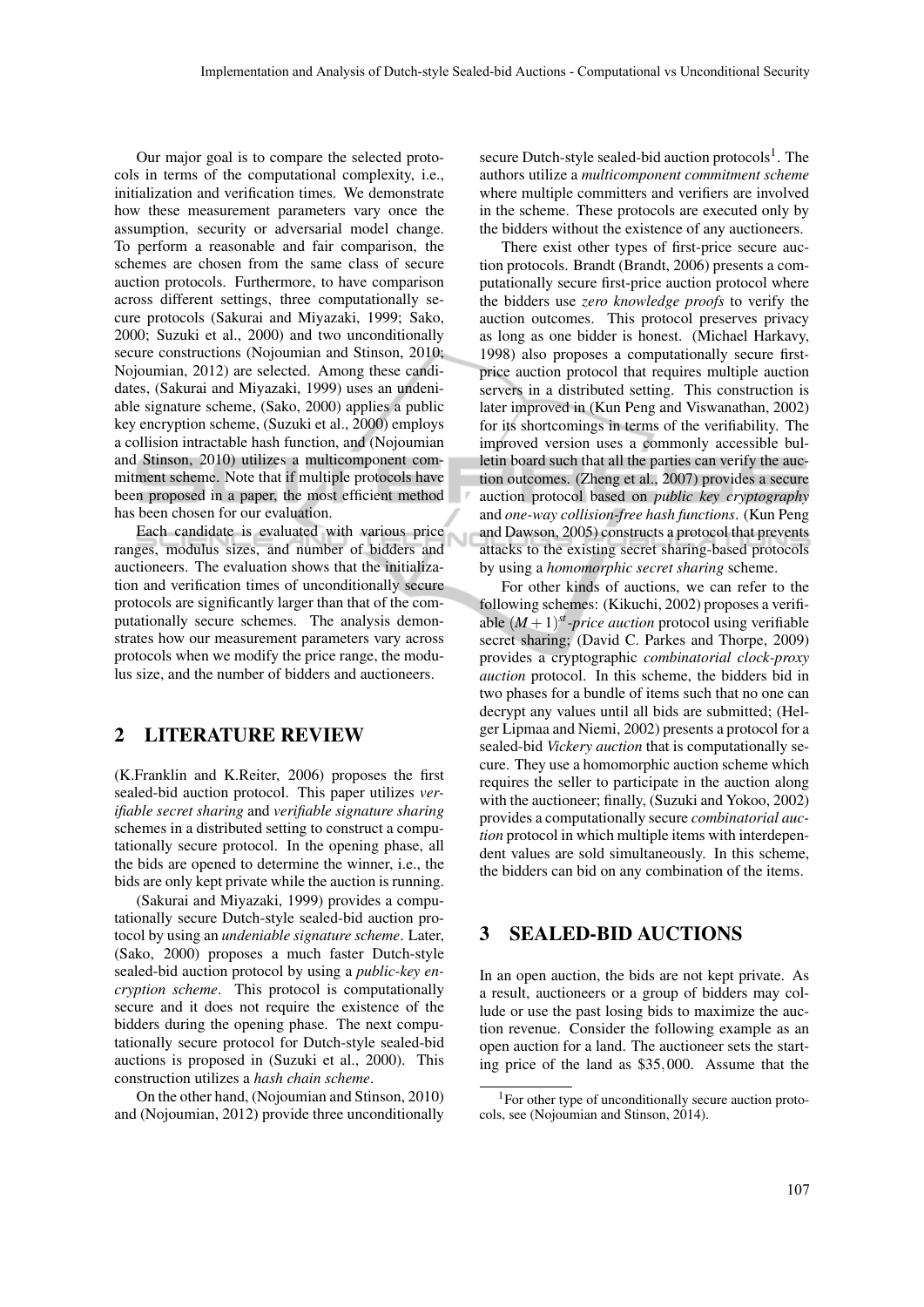actual value of the land is \$80,000. While the auction is running, a group of bidders may collude with the auctioneer such that they repeatedly bid a price slightly higher than the current highest price to maximize the auction revenue, e.g., they may stop bidding at \$90,000 to sell the land \$10,000 higher than its actual value. Furthermore, the auctioneer or a group of bidders may record the losing bids in order to use them in the future auctions for similar items. For instance, in the land example, suppose that the auctioneer observes that the average of the losing bids had been \$42,000 in the previous auction. Since the auctioneer learns the average of the evaluations, he can set the starting price to \$42,000 or a higher price in the future auctions for a similar land. This way the auctioneer would be able to maximize his revenue.

On the other hand, in a *sealed-bid auction*, the bidders seal their bids by a cryptographic method and then submit their evaluations to the auctioneer. During the opening phase, the winner is identified and the selling price is determined without revealing the losing bids. This process neither allows the auctioneers and/or bidders to collude nor it reveals any information about the bidding trend. Note that the sealed-bid technique can be utilized for any type of auctions. To construct a sealed-bid auction of any kind, the following essential properties must be achieved:

- *Correctness*: the auction process must provide correct outcomes, i.e., winner and selling price.
- *Privacy*: the losing bids must not be revealed to the auctioneer and the other participating bidders.
- *Verifiability*: all parties who may exchange money must be able to verify the auction outcomes.
- *Fairness*: bidders should not modify/deny the bids that they have submitted, a.k.a, *non-repudiation*.

For instance, if a second-price secure auction is not verifiable, the auctioneer may ask the winner to pay a price that is slightly higher than the second-highest bid. Since the bids are sealed, the winner cannot verify the actual value of the second-highest bid.

In a Dutch-style sealed-bid auction, the auctioneer initiates the auction with some parameters. In the bidding phase, the bidders choose their evaluations from the price set and submit their sealed-bids only once. The bidding phase ends after a predefined time so that the bidders can no longer bid or modify the submitted bids. In the opening phase, the selling price starts from the maximum price and it is decreased step by step until a bidder claims as the winner. At this stage, the winner's bid is opened for verification. Moreover, the losers must prove that their bids have been less than the winning price without opening their bids.

The Dutch-style auction keeps the losing bids secret on its own, however, its sealed-bid version provides additional property. That is, the bidders decide ahead of time and propose their valuations independent of whatever information they may gain during the auction. This property prevents any kind of collusion since the bidders cannot learn any information about the other bids while the auction is running. Next, we briefly review our selected protocols.

#### 3.1 Undeniable Signature Scheme

(Sakurai and Miyazaki, 1999) proposes the first Dutch-style sealed-bid auction protocol. They use a public bulletin board to implement the auction. All the auction results are published on the bulletin board so that each bidder can verify every step of the auction. This protocol utilizes an *undeniable signature scheme*, proposed by (Michels and Stadler, 1997). In an undeniable signature scheme, a prover has to convince the verifier for the equality or inequality of two discrete logarithms. In fact, the undeniable signature scheme is used to comply with the required auction properties, as we discussed earlier. This protocol also employs a registration authority to certify the bidder's public key. Note that in this construction *p* and *q* must be two large prime numbers.

#### 3.2 Public-key Encryption Scheme

(Sako, 2000) proposes a Dutch-style sealed-bid auction protocol based on ElGamal public key cryptosystem (ElGamal, 1985). In this protocol, each bidder is required to post his bid in the form of an encrypted message and then the auctioneer processes these messages to define the auction outcomes. The protocol utilizes a probabilistic encryption of a bid in such a way that the bid is not decrypted unless it is the winning bid. The proposed scheme can be run either by a single or multiple auctioneers. For the sake of simplicity, we implemented the single auctioneer model. The scheme considers a set of *L* possible bid values, i.e.,  $V = \{v_1, \dots, v_L\}$ . It also employs a set of encryption functions  ${E_v}$  and a set of decryption functions  $\{D_v\}$  for  $v \in V$ . The cipher text is an encryption  $E_v(M_v)$  where  $M_v$  is a predefined message.

#### 3.3 Hash Chain Scheme

The protocol proposed in (Sako, 2000) overcomes the computational complexity problem of (Sakurai and Miyazaki, 1999), however, it has a shortcoming. In its multiple-auctioneer model, a malicious auctioneer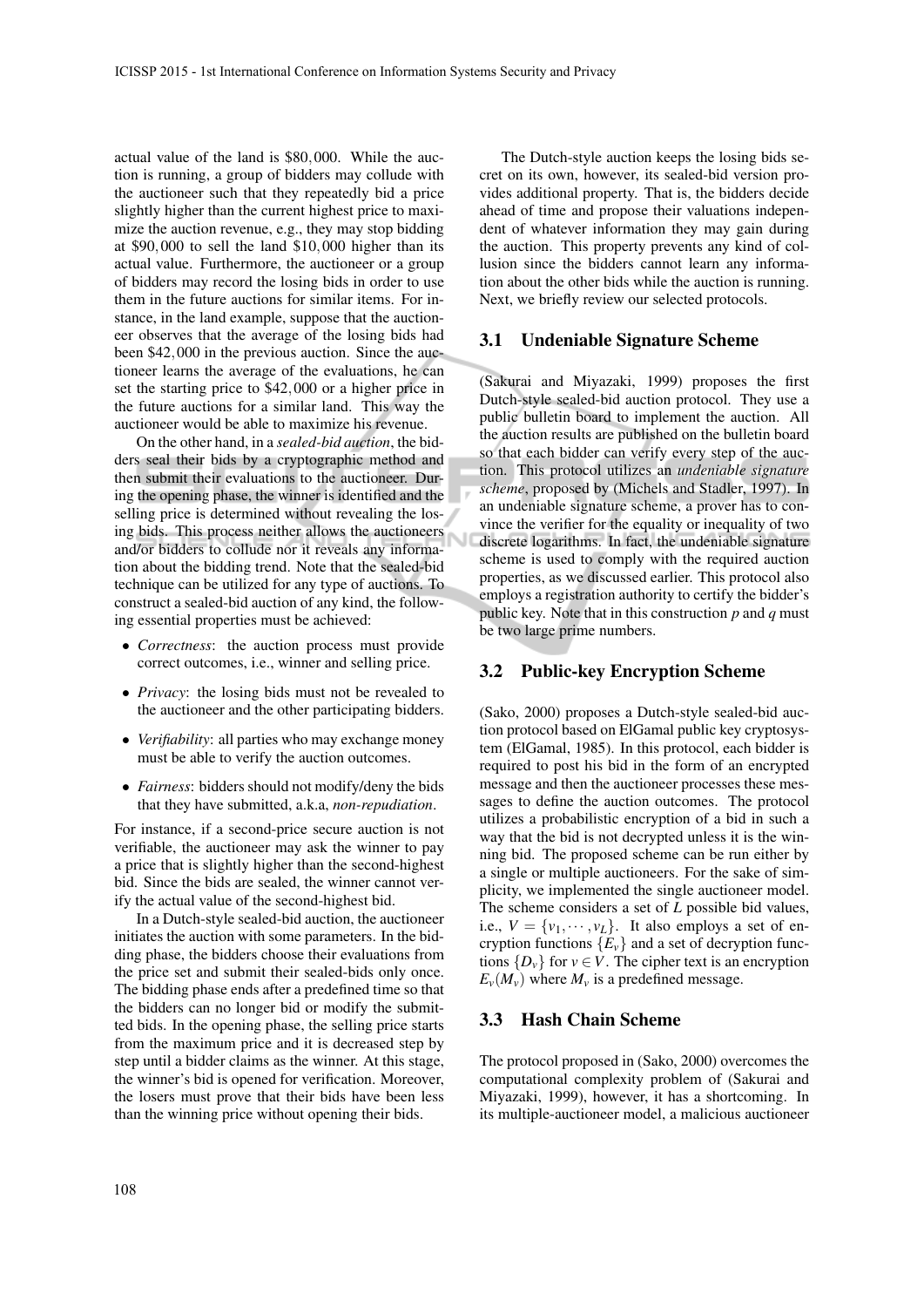can reveal the losing bids. (Suzuki et al., 2000) provides a Dutch-style sealed-bid auction protocol that overcomes this issue. In this protocol, a distributed decryption method is used in a multiple-auctioneer setting. The protocol employs hash functions to create hash chains for encryption and decryption.

#### 3.4 Multicomponent Commitment

(Nojoumian and Stinson, 2010; Nojoumian, 2012) proposes a couple of unconditionally secure Dutchstyle sealed-bid auction protocols. These constructions do not require any auctioneer to participate in the bidding and opening phases. A trusted initializer first initiates the auction and then he leaves the scheme. During the initialization phase, each bidder  $B_1$ ,..., $B_n$  receives some information from the initializer. In the opening phase, bidders determine the auction outcomes on their own. In this setting, η and κ denote the minimum and maximum prices respectively, i.e.,  $\theta = \kappa - \eta + 1$  denotes the number of prices. Bidders are connected through point-to-point secure channels. During the bidding phase, each bidder *B<sup>i</sup>* commits to his bid  $\beta_i \in [\eta, \kappa]$ . In the opening phase, the winner reveals his bid and the losers prove that their bids had been less than the wining price. All the computations are performed in  $Z_q$ . The prime  $q$  must be large enough such that  $n^2/q$  be very small.

### 4 EVALUATION AND ANALYSIS

The implementation of the selected Dutch-style sealed-bid auction protocols was performed using *Microsoft Visual Studio* and also the *Crypto++ library*. For the sake of simplicity, we used a common graphical user interface for auctioneers and bidders. The bulletin board in (Sakurai and Miyazaki, 1999) was implemented as a table with bidders' identifications in rows and auction parameters in columns.

We selected all the cryptographic modules from *Crypto++* except for the construction of the polynomials in protocols (Nojoumian and Stinson, 2010; Nojoumian, 2012); for each polynomial  $g(x) = a_0 +$  $a_1x^1 + \cdots + a_{n-1}x^{n-1}$  of degree *n* − 1, we simply generated *n* random numbers  $a_0, a_1, \dots, a_{n-1}$  in the finite field  $Z_q$  and then we submitted the array to the related bidder. Moreover, the Diffie-Hellman library in *Crypto++* was used to generate large prime numbers for the protocols in (Sakurai and Miyazaki, 1999; Sako, 2000). This library also provides generator  $\alpha$  of subgroup  $Z_q$  (of order  $q$ ) that is used in (Nojoumian and Stinson, 2010; Nojoumian, 2012).

Note that initialization and verification times not only consider the *computational* cost but also capture the *communication* overhead of the protocols. To evaluate the auction protocols for various rounds, the bidders were allowed to bid from the least element in the price set to 100%, 75%, 50% and 25% of the price set. For instance, in a price set of 100 elements, a bidder could bid from  $P_1$  to  $P_{100}$ ,  $P_{75}$ ,  $P_{50}$  or  $P_{25}$  respectively. We will call this as *price range* hereafter.

We faced some challenges when we implemented (Nojoumian and Stinson, 2010; Nojoumian, 2012). For instance, the point-to-point channels among bidders required *n*−1 ports for every single bidder, i.e.,  $n(n-1)$  ports for *n* bidders on a single computer. Furthermore, since the bidders conducted the auction on their own, the opening phase had to be synchronized. Therefore, a notify-and-receive technique was implemented to resolve this issue (i.e., each bidder announces his completion of one round and then he waits until all the bidders accomplish this phase). The same notify-and-receive method was adopted for the opening phase of (Suzuki et al., 2000).

Note that the notify-and-receive technique led to an increased verification time. However, even with this extra delay, we could relatively estimate the verification time. This means that evaluating the test cases in an auction system with *ideal synchronized channels* would certainly give more accurate verification time for these protocols but the real implementation of synchronized channels had been a big challenge and still under debate among software engineers.

Generally speaking, the model of synchronous channels might be (a) the sender sends a message and all the receivers are guaranteed to get the message within a period  $p$ , where the length of  $p$  is a constant known to everyone from the start of the protocol, or even a stronger model in which (b) the sender sends a message and all the receivers get the message at exactly time *t* so that each receiver cannot rush and change its behavior in the sending slot after seeing the incoming messages. Neither is, of course, a very realistic channel, which is why it is better to make protocols that work in asynchronous network models.

Our evaluations were conducted on a computer with an Intel i7-2600 CPU @ 3.4GHz processor and 16GB RAM. The protocols were tested with common price set *P* consisting of 41 elements. They were also evaluated with three combinations of bidders (i.e., 25, 50 and 75) and various modulus sizes (i.e., 128, 256, 512 and 1024). However, unconditionally secure protocols were only tested with 25 and 50 bidders since they were computationally intensive. Finally, the protocol in (Suzuki et al., 2000) was verified with different number of auctioneers (i.e., 5, 10, 15 and 20).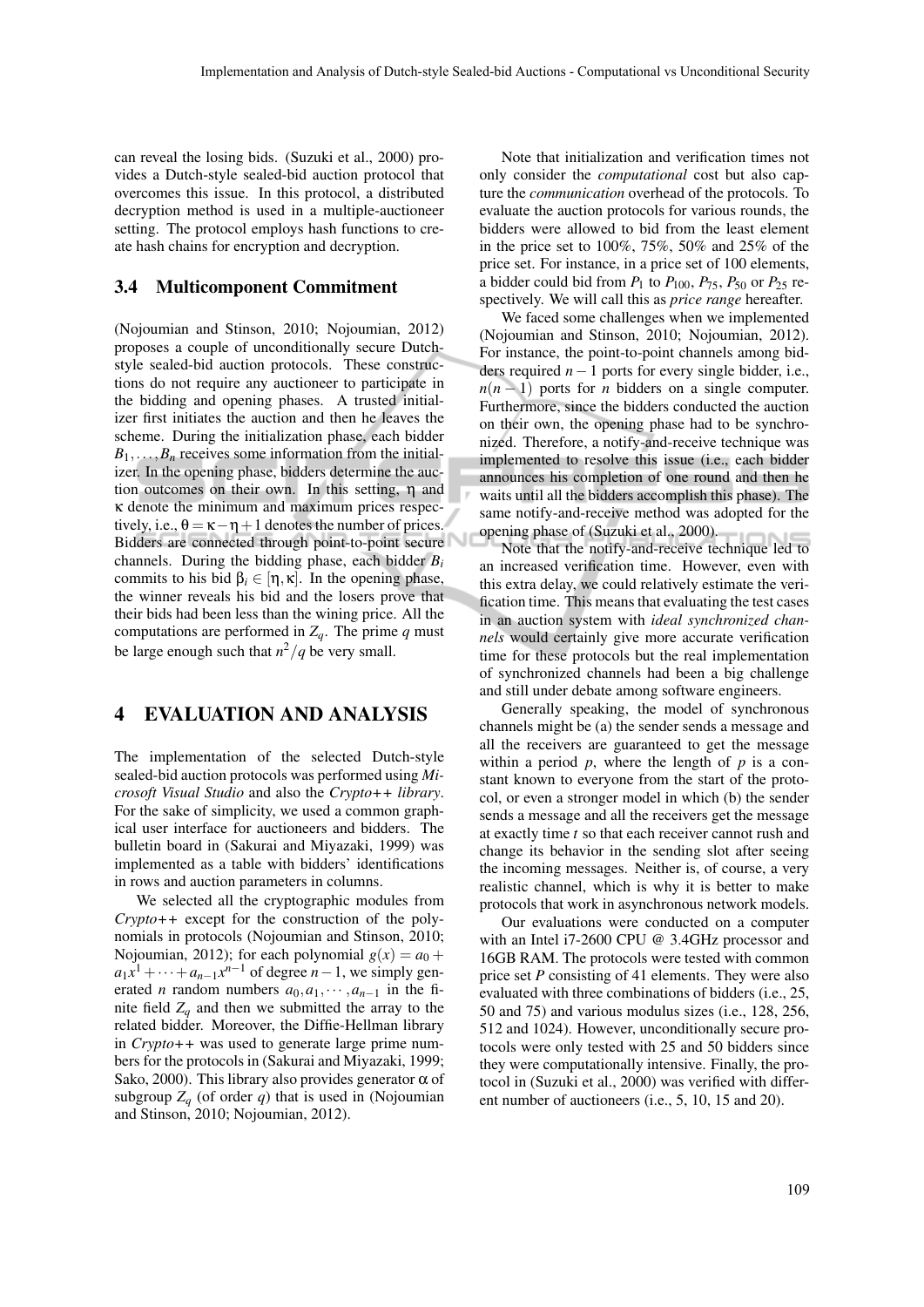#### 4.1 Computational Protocols

In this section, evaluation and analysis of the computationally secure protocols (Sakurai and Miyazaki, 1999; Sako, 2000; Suzuki et al., 2000) are shown. As we mentioned earlier, the initialization and verification times are our measurement metrics.

The result shows an amplification in initialization time when the modulus size is increased in (Sakurai and Miyazaki, 1999). The initialization time is significantly amplified when we switch to 1024 bits. This was expected as generating large primes for larger modulus is more time-consuming. We executed the initialization procedure a thousand times for each modulus size and then we calculated the average of the timing for each modulus size, shown in Figure 1. Note that the number of bidders as well as the price range have no impact on the initialization time.



Figure 2: Verification Time: (Sakurai and Miyazaki, 1999).

ipate in the opening phase with multiple rounds of message handshake. The initialization time is very much similar to that of (Sakurai and Miyazaki, 1999) as the parameters are the same, shown in Figure 3.



 $0<sup>2</sup>$ 

Figure 1: Initialization Time: (Sakurai and Miyazaki, 1999) .

As shown in Figure 2, the verification time is measured for two modulus sizes,128 bits (top) and 512 bits (bottom). This time varies when the price range, modulus size and number of bidders are changed. It is minimized (almost 203 *ms*) when these parameters are 100%, 128 bits and 25 respectively. On the other hand, it is maximized (63 *secs*) when these parameters are 25%, 1024 bits and 75. The longer verification time is mainly attributed to the presence of bidders in the opening phase as the auctioneer and bidders exchange many messages to define the outcomes.

While the evaluation result of (Sakurai and Miyazaki, 1999) shows a significant change in the verification time for various price ranges, modulus sizes and number of bidders, (Sako, 2000) does not exhibit a significant variation in the verification time for similar changes in the auction parameters. This variation can be justified by the presence of bidders during the opening phase. In (Sako, 2000), the computation load is fully on the auctioneer and the bidders do not participate in the opening phase whereas in (Sakurai and Miyazaki, 1999) the bidders partic-

128 256 512 1024 **Modulus Size** Figure 3: Initialization Time: (Sako, 2000).

The verification time is plotted in Figure 4: 128 bits (top) and 512 bits (bottom). It is minimized (almost 2 *ms*) when the parameters are 100%, 128 bits and 25 respectively and it is maximized (3 *secs*) when these parameters are 25%, 1024 bits and 75.



Figure 4: Verification Time: (Sako, 2000).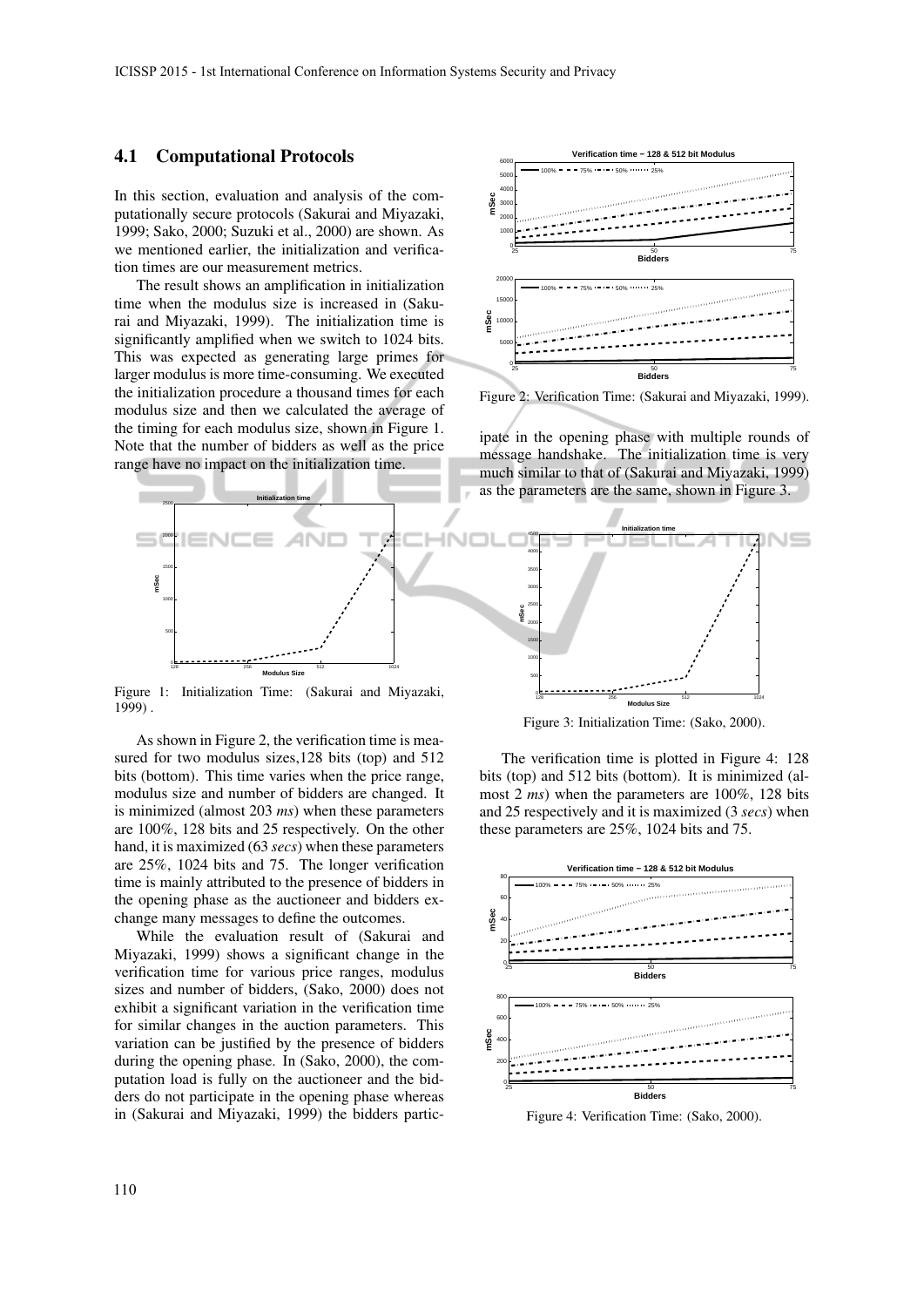The proposed protocol in (Suzuki et al., 2000) employs multiple auctioneers to define the outcomes. As a result, the number of auctioneers has an impact on the verification time, however, the initialization time is not affected by this number. Furthermore, since the generation of the encryption and decryption functions as well as predefined messages directly correlate to the price set, the initialization time varies with the size of this set in addition to the modulus size.

The measurement of the initialization time for two price sets of 41 and 200 elements illustrates only a difference of 30 *ms*. This means that the variation in the number of elements in the price set does not drastically affect the initialization time. For this reason, we plotted the initialization time in the same way as of the previous protocols, as shown in Figure 5.



Figure 5: Initialization Time: (Suzuki et al., 2000)

The verification time varies with the number of auctioneers as well as the price range, modulus size and the number of bidders; similar to the other two protocols. For the sake of simplicity, we fixed the modulus size to 128 bits and changed the other parameters, as shown in Figure 6: 5 auctioneers (top) and 20 auctioneers (bottom). The verification time is minimized (almost 80 *ms*) when we consider 100% of the price range, 5 auctioneers and 25 bidders. On the other hand, it is maximized (7 *secs*) when these parameters are 25%, 20 and 75 respectively.

#### 4.2 Unconditional Protocols

In this section, evaluation and analysis of the unconditionally secure protocols (Nojoumian and Stinson, 2010; Nojoumian, 2012) are demonstrated. In these constructions, the initialization cost is measured based on the interactions between the initializer and the bidders. Furthermore, since these protocols do not require the existence of an auctioneer during the opening phase, the verification cost is measured based on the interactions among the bidders. As we stated earlier, part of the complexity cost is due to the implementation of the notify-and-receive technique.



Figure 6: Verification Time: (Suzuki et al., 2000).

In the first protocol, named VNR, the initialization time is directly proportional to the size of the price set, modulus size and the number of bidders. To be consistent with the previous diagrams, we fixed the price set to 41 elements and the number of bidders to 25. Figure 7 compares the initialization time for various modulus sizes. As shown, with the fixed parameters, this time varies from 6 to 36 *secs* for various modulus sizes. Similarly, for each modulus size, we executed the initialization procedure for a thousand times and then calculated the average of the timing. In our experiments with 1024 bits modulus, 100 bidders and a price set of 100 elements, the initialization time was in the order of a few minutes.



Figure 7: Initialization Time: VNR.

Although the verification time varies with the price range, modulus size and the number of bidders, we restricted our test cases to 128 bit modulus and 25 and 50 bidders due to a high computational cost of these protocols, as shown in Figure 8. In this setting, the verification time is minimized to 6 *secs* with 100% price range, 128 bits modulus and 25 bidders. On the other hand, it is maximized to 3 *mins* when these parameters are 25%, 128 and 50 respectively.

In the second protocol, named EVNR, the initialization time is also proportional to the size of the price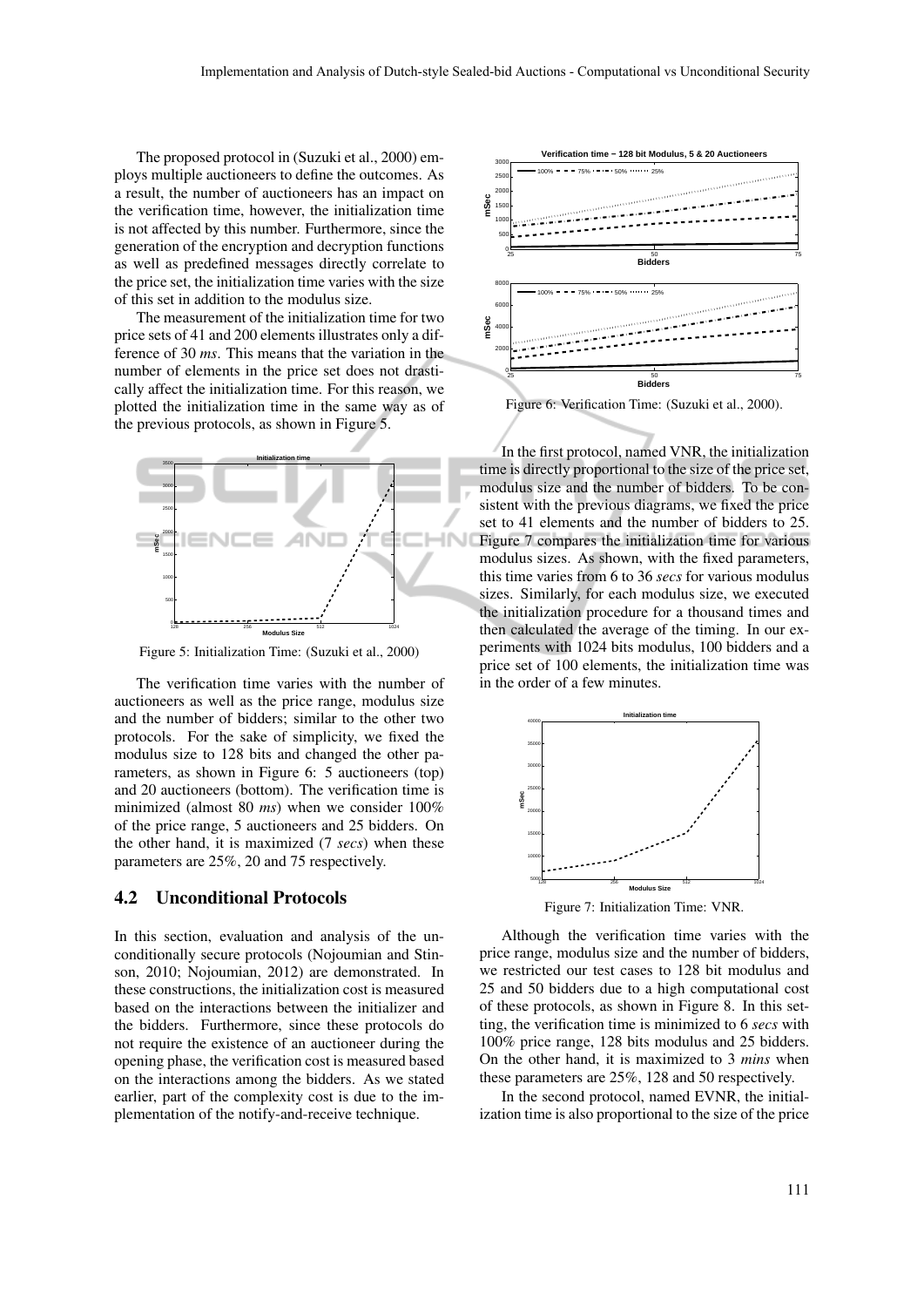

Figure 8: Verification Time: VNR.

set, modulus size and the number of bidders, however, the number of commitments is optimized by a logarithmic factor, i.e.,  $\lambda = \lceil \log_2 \theta \rceil$  where λ denotes the required number of commitments and θ denotes the number of prices. As such, the number of polynomials (to be generated for each bidder) is reduced drastically. This improves the initialization time as well as the verification time. With a similar approach as of the previous protocol, Figure 9 compares the initialization time for various modulus sizes with 41 prices and 25 bidders. As shown, this time varies from 1 to 6 *secs* for various modulus sizes, which is a significant improvement compared to the VNR protocol.



Figure 9: Initialization Time: EVNR.

Similarly, we restricted our test cases to 128 bit modulus and 25 and 50 bidders due to a high computational cost, shown in Figure 10. In this setting, the verification time is minimized to 3 *secs* with 100% price range, 128 bits modulus and 25 bidders. On the other hand, it is maximized to 48 *secs* when these parameters are 25%, 128 and 50 respectively. This is a major improvement compared to the VNR protocol.

#### 4.3 Computational vs Unconditional

Figures 11 and 12 show the initialization and verification times of all protocols. To make the result visible on a single plot, we use a logarithmic scale of *ms*.



Figure 10: Verification Time: EVNR.

Among the computationally secure protocols, the initialization time of PES is higher than the other two protocols, however, its verification time is much lower. Within the unconditionally secure protocols, EVNR is executed much faster. Overall, the unconditionally secure protocols take more time in both phases, however, they can be run without any auctioneers and they provide a higher level of security.



Figure 11: Initialization Times of the Five Protocols.



Figure 12: Verification Times of the Five Protocols.

Table 1 summarizes a sample of our test cases. It also demonstrates the initialization time for 1024 bits modulus and the verification time for 50% price range, 128 bits modulus and 50 bidders.